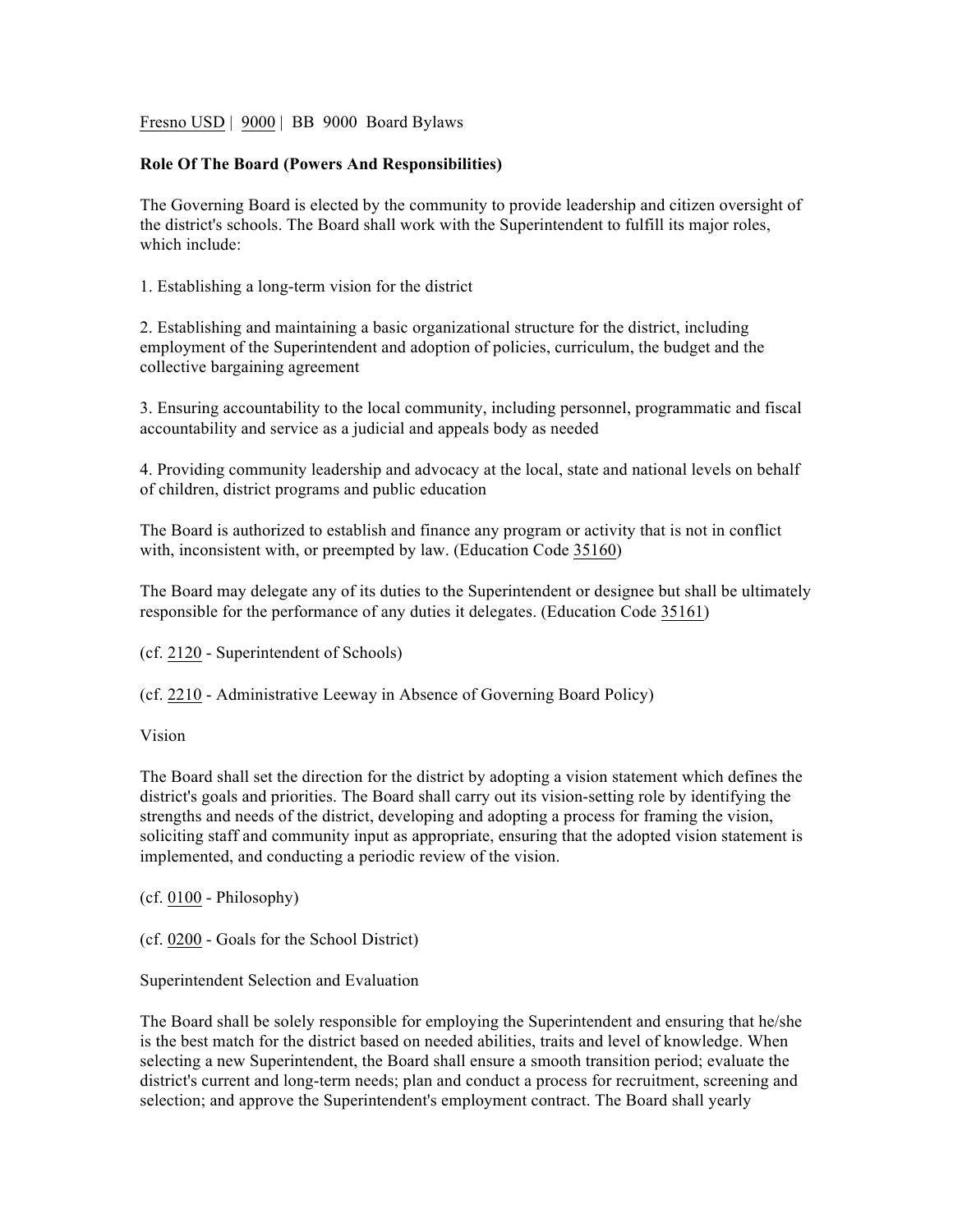evaluate the Superintendent based on an evaluation system and performance objectives established by the Board and Superintendent.

(cf. 2121 - Superintendent's Contract)

(cf. 2122 - Superintendent of Schools: Responsibilities and Duties)

(cf. 2123 - Evaluation of the Superintendent)

Policy Adoption and Monitoring

The Board shall govern the schools by adopting policies that reflect the district's vision and the mandates of law. The Board shall establish a clear policy development process through which it may deliberate on issues, identify priorities, assign responsibilities, identify goals and courses of action, and review policy decisions.

The Board shall also adopt bylaws that promote cooperation, trust and teamwork among its members, give parameters to the Board's operation as a governing body, and ensure that its meetings proceed efficiently and in compliance with law.

(cf. 9200 - Members)

- (cf. 9300 Governance)
- (cf. 9311 Board Policies)
- (cf. 9312 Board Bylaws)
- (cf. 9323 Meeting Conduct)
- (cf. 9400 Board Self-Evaluation)

Curriculum Adoption and Program Accountability

While the design and implementation of curriculum is primarily a staff responsibility, the Board's role is to adopt overall educational goals and

standards, define the curriculum development process, specify graduation requirements, adopt the developed curriculum and ensure compliance with state and federal laws.

To ensure accountability to the community, the Board shall establish measurable benchmarks to assess the effectiveness of the district's educational programs in producing desired student achievement results. Based on these assessments, the Board shall direct the Superintendent or designee to take corrective actions as needed.

(cf. 0420.5 - School-Based Decision Making)

(cf. 6010 - Goals and Objectives)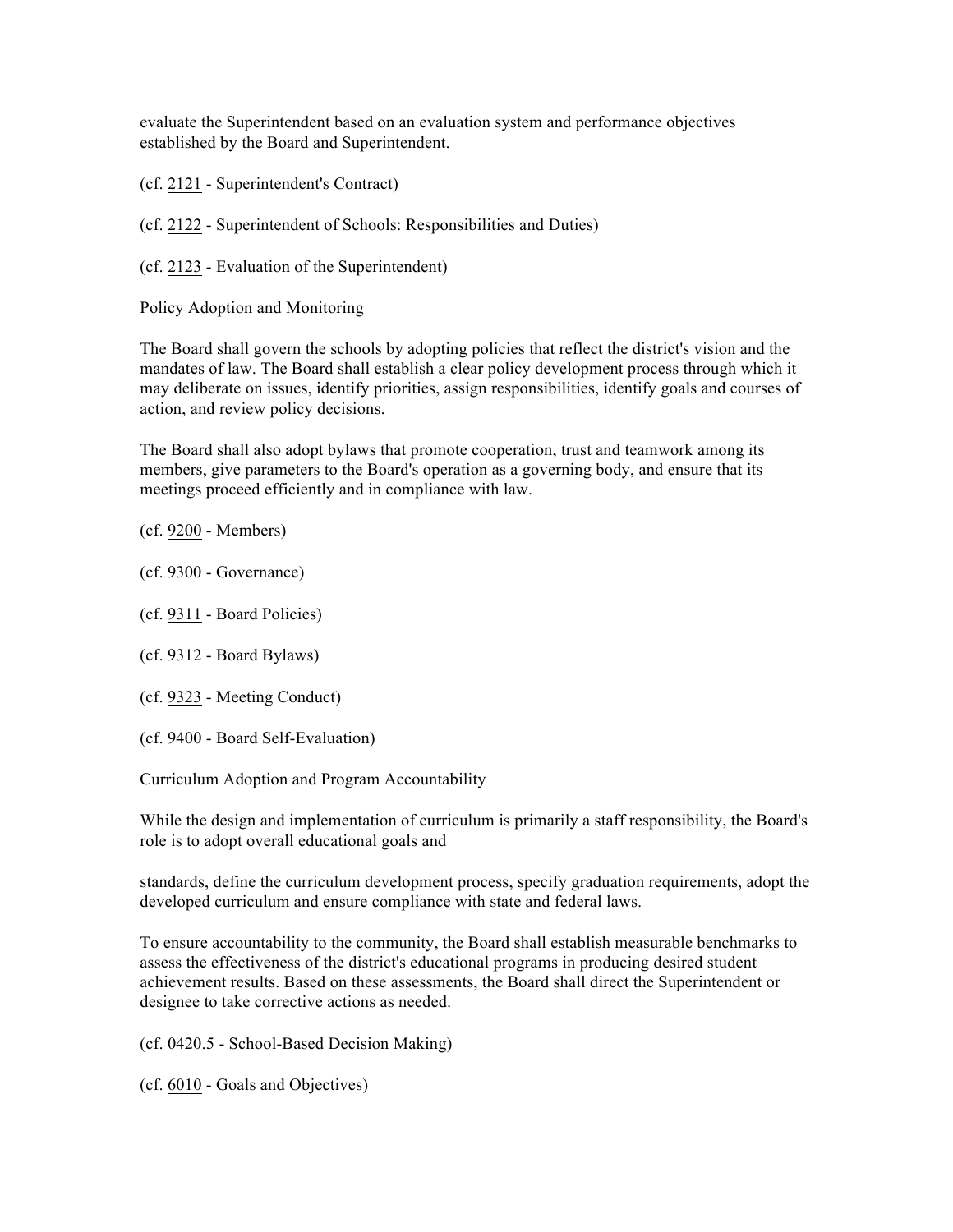- (cf. 6011 Academic Standards)
- (cf. 6141 Curriculum Development and Evaluation)
- (cf. 6146.1 High School Graduation Requirements/Standards of Proficiency)
- (cf. 6146.5 Elementary School Promotion/Standards of Proficiency)
- (cf. 6162.5 Student Assessment)
- (cf. 6190 Evaluation of the Instructional Program)

Budget, Facilities and Fiscal Accountability

The Board shall adopt a sound, responsible budget that supports district goals and priorities. To guide the Superintendent or designee in development of the budget, the Board shall establish a budget calendar, budget process and spending priorities.

Recognizing that school facilities are a long-term obligation that impacts district budgets, the Board shall also ensure that a plan is in place to address the district's facility needs, including the funding, construction and maintenance of school facilities. The Board shall approve facility sites, funding sources and architectural and construction contracts.

The Board recognizes that it is accountable to the community for its budget and facilities decisions and for the district's fiscal integrity. The Board shall use accountability systems and processes in order to monitor the district's fiscal health.

- (cf. 3000 Concepts and Roles)
- (cf. 3100 Budget)
- (cf. 3312 Contracts)
- (cf. 3460 Financial Reports and Accountability)
- (cf. 7110 Facilities Master Plan)
- (cf. 7140 Architectural and Engineering Services)
- (cf. 7150 Site Selection and Development)
- (cf. 7210 Facilities Financing)

## Collective Bargaining

The Board is the legal representative of the district in negotiations with employee representatives. In carrying out the collective bargaining process, the Board shall set goals and guidelines for collective bargaining, approve the selection of the bargaining team, maintain communications throughout the process and approve the negotiated contract.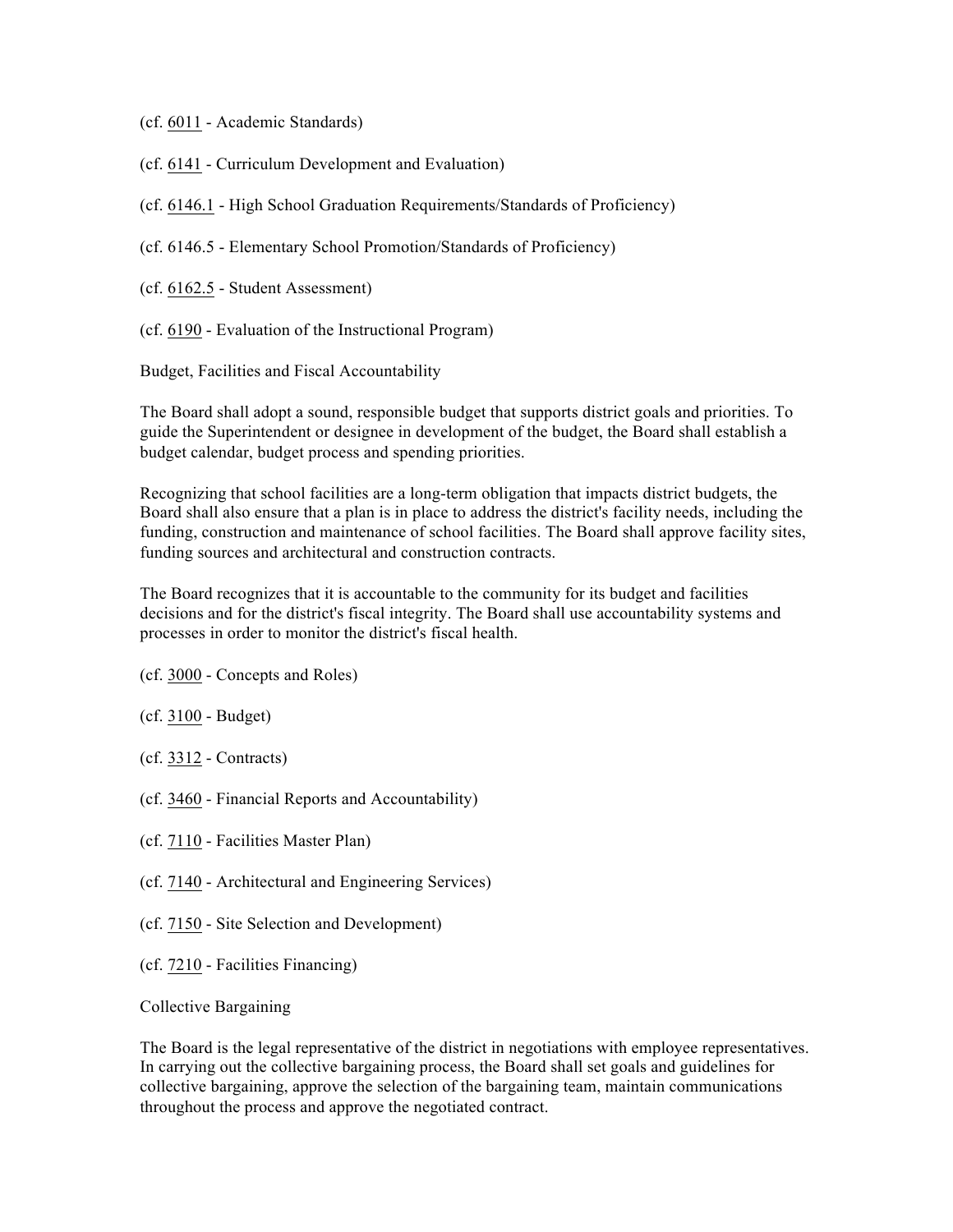(cf. 4141/4241 - Collective Bargaining Agreement)

(cf. 4143/4243 - Negotiations/Consultation)

Judicial and Appeals Body

In addition to establishing complaint procedures that ensure due process and facilitate the satisfactory resolution of issues, the Board may convene to serve as a judicial and appeals body in accordance with law, Board policies and negotiated agreements. The Board may delegate factfinding or hearing responsibilities in appropriate cases but remains the final decision-maker in these proceedings.

- (cf. 1312 Complaints Concerning the Schools)
- (cf. 4031 Complaints Concerning Discrimination in Employment)
- (cf. 4117.3 Personnel Reduction)
- (cf. 4117.4 Dismissal)
- (cf. 4144/4244/4344 Complaints)
- (cf. 4218 Dismissal/Suspension/Disciplinary Action)
- (cf. 4317.3 Personnel Reduction)
- (cf. 5116.1 Intradistrict Open Enrollment)
- (cf. 5117 Interdistrict Attendance)
- (cf. 5119 Students Expelled from Other Districts)
- (cf. 5125.3 Challenging Student Records)
- (cf. 5144.1 Suspension and Expulsion/Due Process)
- (cf. 6159.1 Procedural Safeguards and Complaints for Special Education)
- (cf. 6164.6 Identification and Education under Section 504)

Community Leadership

Recognizing that the level of local, state and national support for education impacts the Board's ability to fulfill its responsibilities, the Board shall engage in advocacy on behalf of district schools. The Board shall ensure that the district has the capability to respond to emergency issues as well as a proactive communications plan for issues that are district priorities.